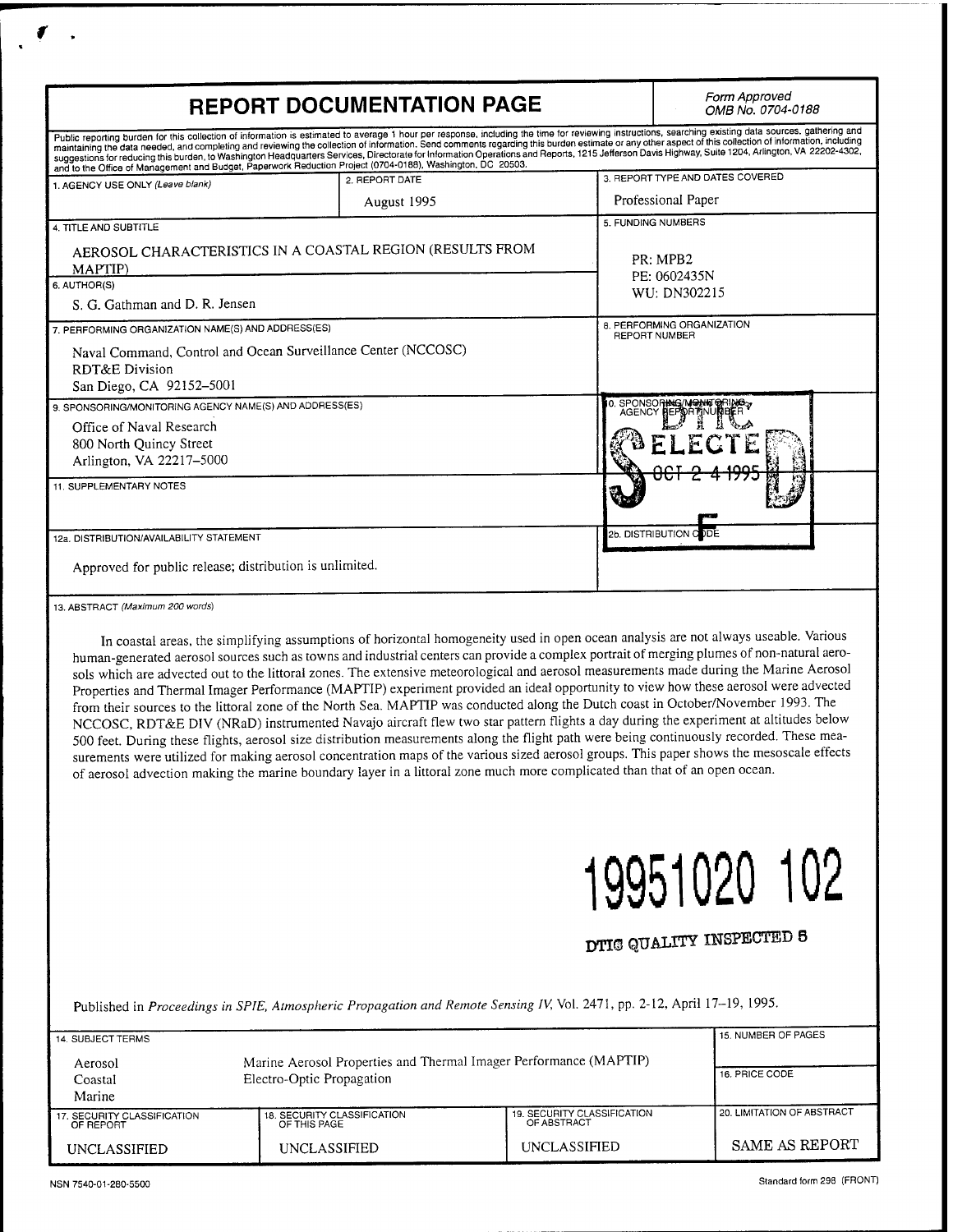# DISCLAIMER NOTICE



**THIS DOCUMENT IS BEST QUALITY AVAILABLE. THE COPY FURNISHED TO DTIC CONTAINED A SIGNIFICANT NUMBER OF PAGES WHICH DO NOT REPRODUCE LEGIBLY.**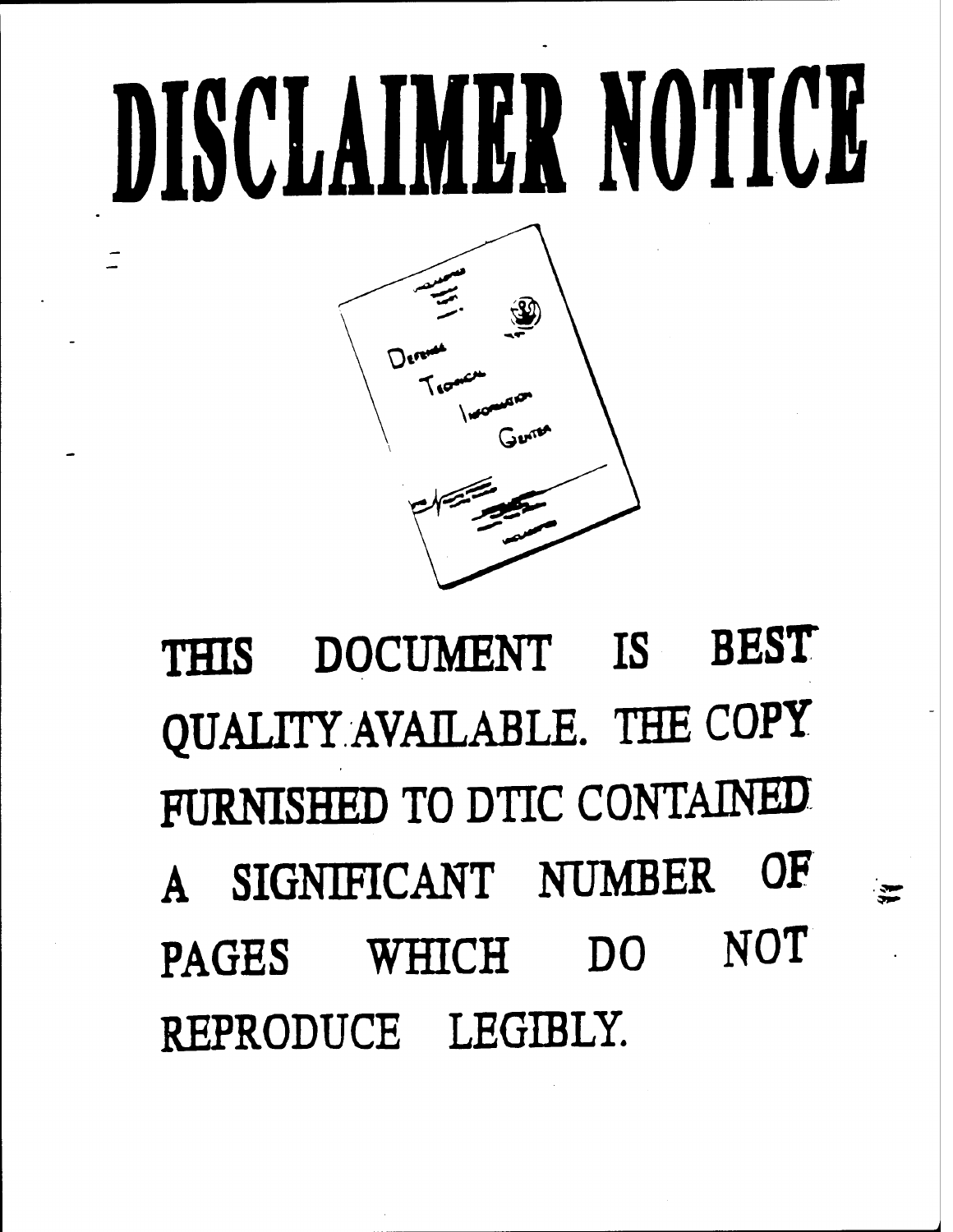$\textbf{Contents} \rightarrow \textbf{1} \rightarrow \textbf{1} \rightarrow \textbf{2} \rightarrow \textbf{3} \rightarrow \textbf{4} \rightarrow \textbf{5}$ 

vii Conference Committee

--W£2S0M

ÖSne;  $\pi$ S

# SESSION <sup>1</sup> REMOTE SENSING AND PROPAGATION THROUGH AEROSOLS <sup>I</sup>

- 2 Aerosol characteristics in a coastal region (results from MAPTIP) [2471-01] S. C. Cathman, D. R. Jensen, Naval Ocean Systems Ctr.
- 13 Comparison of simultaneous 3- to 5- $\mu$ m and 8- to 12- $\mu$ m transmission measurements near the ocean surface [2471-02] D. R. Jensen, Naval Ocean Systems Ctr.; H. T. Bull, California State Univ./Long Beach
- 22 Optical characteristics of desert dust as used in LOWTRAN: Mojave desert dust versus the LOWTRAN 7 dust model [2471-03] P. L. Walker, Naval Postgraduate School; L. A. Mathews, Naval Air Warfare Ctr.
- 30 Aerosol extinction coefficient near 10.6  $\mu$ m measured with the PVM forward scatter meter and a transmissometer [2471-04] D. L. Hurt, Defence Research Establishment Valcartier (Canada)
- Ship-based radiometer to measure the aerosol optical depth, sky radiance, and ocean reflection [2471-06] J. N. Porter, Univ. of Hawaii/Manoa 41
- 45 Photon pathlengths and polarization effects in scattering of light in turbid media [2471-07] M. Dogariu, Univ. of Central Florida; T. Asakura, Hokkaido Univ. (Japan)
- 56 Top of atmosphere radiance estimates with assessment of data quality [2471-09] S. Keirse, E. O'Mongain, Univ. College Dublin (Ireland)
- 66 Empirical water vapor continuum models for infrared propagation [2471-62] M. E. Thomas, Johns Hopkins Univ.
- *77* Investigation of droplet-explosive evaporation and destruction by intense laser radiation: acoustic measurements [2471-64] A. A. Zemlyanov, Yu. E. Ceints, A. M. Kabanov, Institute of Atmospheric Optics (Russia)- R. L. Armstrong, New Mexico State Univ.<br>والدهول المسجد التي تعلق التعادل المسجد : • v, sr-vs\*-;■■:-.->. ..•.- . *,,-. :.*■■
	-

# SESSION 2 REMOTE SENSING AND PROPAGATION THROUGH AEROSOLS II

\V. *j\v&^cfyiW&?~<--' '"'*■■*&*■■■

 $\frac{1}{2}$ 

- **88 FASCODE for the environment (FASE) [2471-11]** *at the sense* **in the sense of the sense of the sense of the sense of the sense of the sense of the sense of the sense of the sense of the sense of the sense of the sense** H. E. Snell, J.-L. Moncet, Atmospheric and Environmentaf Research, Inc.; G. P. Anderson J. H. Chetwynd, S. Miller, J. G. Wang, Air Force Phillips Lab.<br>' Zielinski; VII - IS + Saatus a latingan adralu frai facitao 'i. ai. .
- **96** Coherent and incoherent polarimetric scattering by ensembles of particles with arbitrary<br>1988 The synomology (2471-13) Expression and the synomic synomic synomic synomic synomic synomic synomic synom and the morphology [2471-13]  $\frac{1}{2}$   $\frac{1}{2}$   $\frac{1}{2}$   $\frac{1}{2}$   $\frac{1}{2}$   $\frac{1}{2}$   $\frac{1}{2}$   $\frac{1}{2}$   $\frac{1}{2}$   $\frac{1}{2}$   $\frac{1}{2}$   $\frac{1}{2}$   $\frac{1}{2}$   $\frac{1}{2}$   $\frac{1}{2}$   $\frac{1}{2}$   $\frac{1}{2}$   $\frac{1}{2}$   $\frac{1}{2}$   $\frac$ 
	- $(0.6M, D, DeAntoo, Army Research Lab.$  Software  $\frac{1}{2}$ ;  $\frac{1}{2}$ ;  $\frac{1}{2}$ ;  $\frac{1}{2}$ ;  $\frac{1}{2}$ ;  $\frac{1}{2}$ ;  $\frac{1}{2}$ ;  $\frac{1}{2}$ ;  $\frac{1}{2}$ ;  $\frac{1}{2}$ ;  $\frac{1}{2}$ ;  $\frac{1}{2}$ ;  $\frac{1}{2}$ ;  $\frac{1}{2}$ ;  $\frac{1}{2}$ ;  $\frac{1}{2}$ ;  $\frac{1}{2}$ ;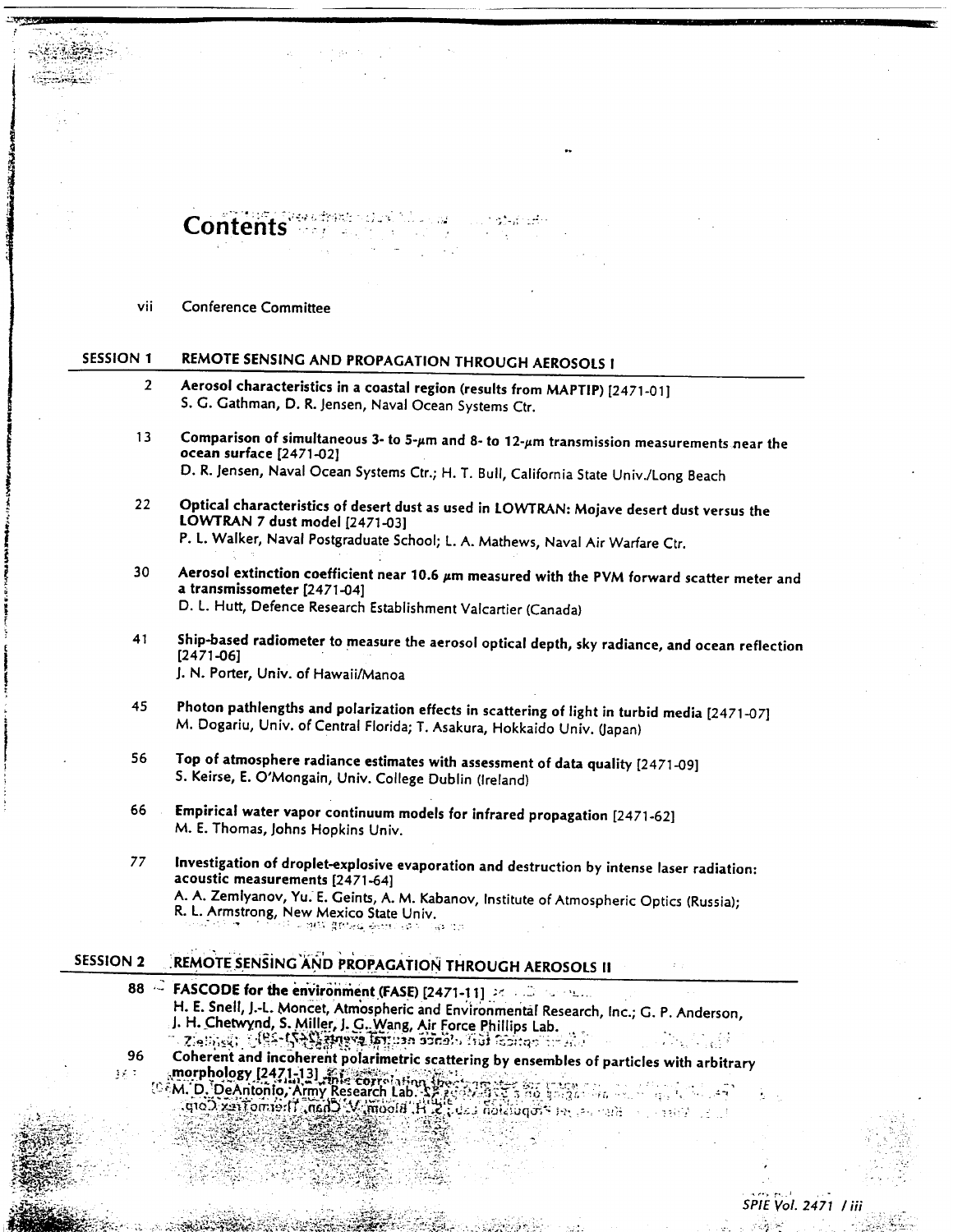Aerosol characteristics in a coastal region (results from MAPTIP)

Stuart G. Gathman \* D. R. Jensen

Ocean and Atmospheric Sciences Division NCCOSCRDTEDIV 53170 WOODWARD ROAD SAN DIEGO CA 92152-7385

#### **ABSTRACT**

In coastal areas, the simplifying assumptions of horizontal homogeneity used in open ocean analysis are not always useable. Various human-generated aerosol sources such as towns and industrial centers can provide a complex portrait of merging plumes of non-natural aerosols which are advected out to the littoral zones. The extensive meteorological and aerosol measurements made during the Marine Aerosol Properties and Thermal Imager Performance (MAPTIP) experiment<sup>1</sup> provided an ideal opportunity to view how these aerosol were advected from their sources to the littoral zone of the North Sea. MAPTIP was conducted along the Dutch coast in October/November 1993. The NCCOSC, RDT&E DIV (NRaD) instrumented Navajo aircraft flew two star pattern flights a day during the experiment at altitudes below 500 feet. During these flights, aerosol size distribution measurements along the flight path were being continuously recorded. These measurements were utilized for making aerosol concentration maps of the various sized aerosol groups. This paper shows the mesoscale effects of aerosol advection making the marine boundary layer in a littoral zone much more, complicated than that of an open ocean.

Keywords: aerosol, marine, coastal, MAPTIP, electro-optic propagation

#### 1. INTRODUCTION

The Navy Aerosol Model,  $(NAM)^2$  and the Navy Oceanic Vertical Aerosol Model,  $(NOVAM)^{3,4}$  (which uses NAM as its kernel) have not been shown to represent the coastal areas as accurately as marine or open ocean applications. This is because the data on which NAM was based came largely from the open ocean area.

It is known that in a coastal area where aerosol from industrial sources are advected out to a specific location, these aerosol may well overwhelm the numbers of the oceanic aerosol which are represented in the models. For this reason a coastal aerosol model needs to be developed. MAPTIP produced a good data base for this analysis since the operational period was divided into two distinct parts: an open ocean type of air mass and a continental air mass situation in which the air had been advected from over Europe.

### 2. COASTAL AND MARINE AEROSOL

The MAPTIP experiment offered an excellent set of measurements in which to investigate the differences between the coastal and the open ocean aerosol regimes. Gathman<sup>5</sup> has shown that during the experiment times of 18 October and 3 November 1993, both types of aerosol situations were experienced at the Meetpost Noordwijk (MPN), and occurred during different sub-periods of the experiment times.

The NAM/NOVAM set of models were developed for open ocean environments from open ocean data. Extension of these models to coastal regimes with very high air mass parameters has shown from time to time to cause excessive error in the models extinction predictions.<sup>6</sup> The NAM model is a three/four component log normal representation of the aerosol size distribution. It represents the dN/dr of the aerosol distribution by the expression in equation 1.

*0-8194-1824-2/95/\$6.00*

 $(1)$ 

$$
\frac{dN}{dr} = \sum_{i=0}^{3} k_i \cdot \frac{A_i}{f_i} \cdot \exp\left\{-1 \cdot \left[\log\left(\frac{r}{(r_{0i} \cdot f_i)}\right)\right]^2\right\}
$$

PIE VOL 2471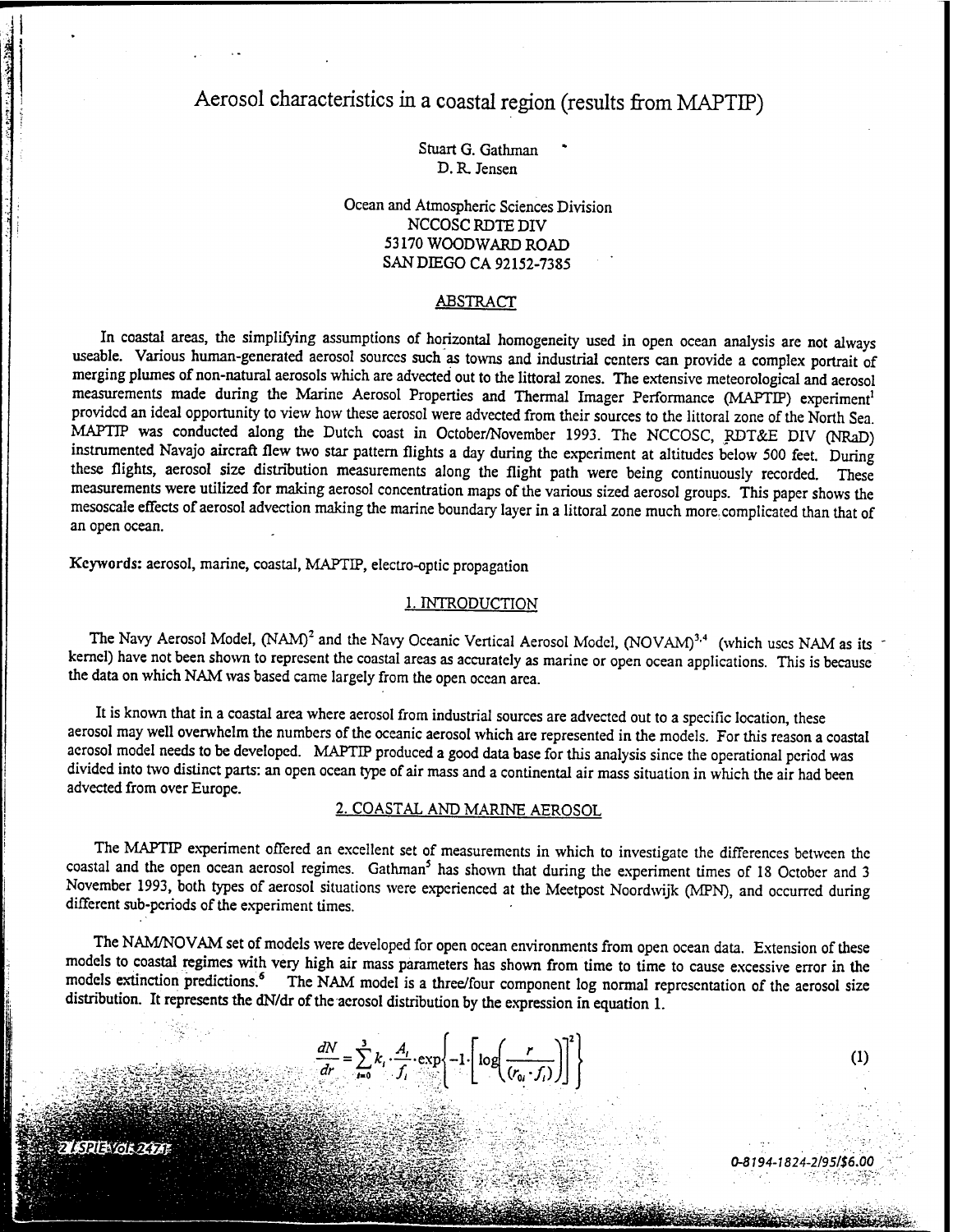where the 'f<sub>i</sub>" parameters are the Gerber<sup>7</sup> growth factors which are functions of the ambient relative humidity, and the 'k" parameters are normally unity but can be used for calibration and correction purposes. The mode radii parameters  $r_{oi}$  are: .03,  $0.24$  and  $2.0$   $\mu$ m. Amplitudes  $A_i$  are determined by various meteorological parameters. Of particular interest is the parameterization of the  $A_0$  and  $A_1$  terms which are related to the air mass parameter. The original models were developed for the open ocean regime where the air mass parameters were of the order of 2 to 3. Provision was made for the model to represent the aerosol in a more continental air mass by allowing the air mass parameter to increase to larger values. This process works fairly well where the air mass is not totally 'continental" in nature. In a truly continental region, the model is very sensitive to the air mass parameter as is shown in table I.

| a.m.p. | % error: 0.55 ext. |         | % error: 10.6 ext. |         |
|--------|--------------------|---------|--------------------|---------|
|        | $ws=5$             | $ws=10$ | $ws=5$             | $ws=10$ |
|        |                    |         |                    |         |
|        |                    |         |                    |         |
|        |                    |         |                    |         |
|        |                    |         |                    |         |

Table I: Sensitivity of NAM extinction predictions to 10% errors in the airmass parameter (a.m.p) for two wind speeds and two wave lengths.

Here several cases were calculated using NAM in which a 10 percent error in the determination of the air mass parameter<br>was assumed. The table shows the percentage error in the visible and far infrared (IB) acrosed extinct The table shows the percentage error in the visible and far infrared (IR) aerosol extinctions from a 10% uncertainty in the air mass parameter. In the open ocean conditions, when the a.m.p. term is small, the IR determination of aerosol extinction is not really affected by the errors in the a.m.p. Even errors in the visible wavelengths are of the same order of magnitude as the errors in the a.m.p. for low wind regimes. However, when we approach the situations which occur near the coast areas, the aerosol extinction errors increase considerably for the assumed 10% error in the determination of the a.m.p. It is for this and other reasons a coastal aerosol model needs to be developed which will specifically address the description of coastal aerosols.

Determination of the coastal and open ocean regimes during MAPTIP was determined following the technique of Gathman.<sup>5</sup> The extinction data shown in figures 1 and 2 were obtained using the measured aerosol size distribution from a Particle Measurement Systems (PMS) ASSP-100 device located on the MPN. The histogram for the visible wavelength extinction showed two distinct modes with the means separated by an order of magnitude (figure 1).

A time series of this set of data (figure 2) shows clearly how the extinction values at  $0.55 \mu m$  transition rapidly from the low 'bpen ocean" values during the first part of MAPTIP to an order of magnitude higher during the second period, when air was continental in origin.

It is informative to see if other measurements of visual extinction show the same sort of two mode behavior. The data shown in figures 3 and 4 were obtained from the Canadian participants in MAPTIP<sup>1</sup>, the Defense Research Establishment Valcartier (DREV). They operated an HSS Model VF-500-110 Visibility Sensor located near the NRaD ASSP aerosol spectrometer during the experiment. The data in these two figures are expressed in terms of extinction for easy comparison with the extinction calculation obtained from the aerosol measurements. Figure <sup>3</sup> is a histogram of the extinction data showing the same two modes as does the NRaD data. Although the figure here shows relatively more data in the "open" ocean regime than in the 'fcoastal" regime, this can be explained by the amount of times the two different instruments were in operation. The ASSP device was used sparingly during the first half of MAPTIP because of a need to time-share power with other investigators. During the last half of the MAPTIP, however, the instrument was allowed to operate in a more or less continuous mode. The means of the two groups are very close, however.



**D D**

Ŋ

es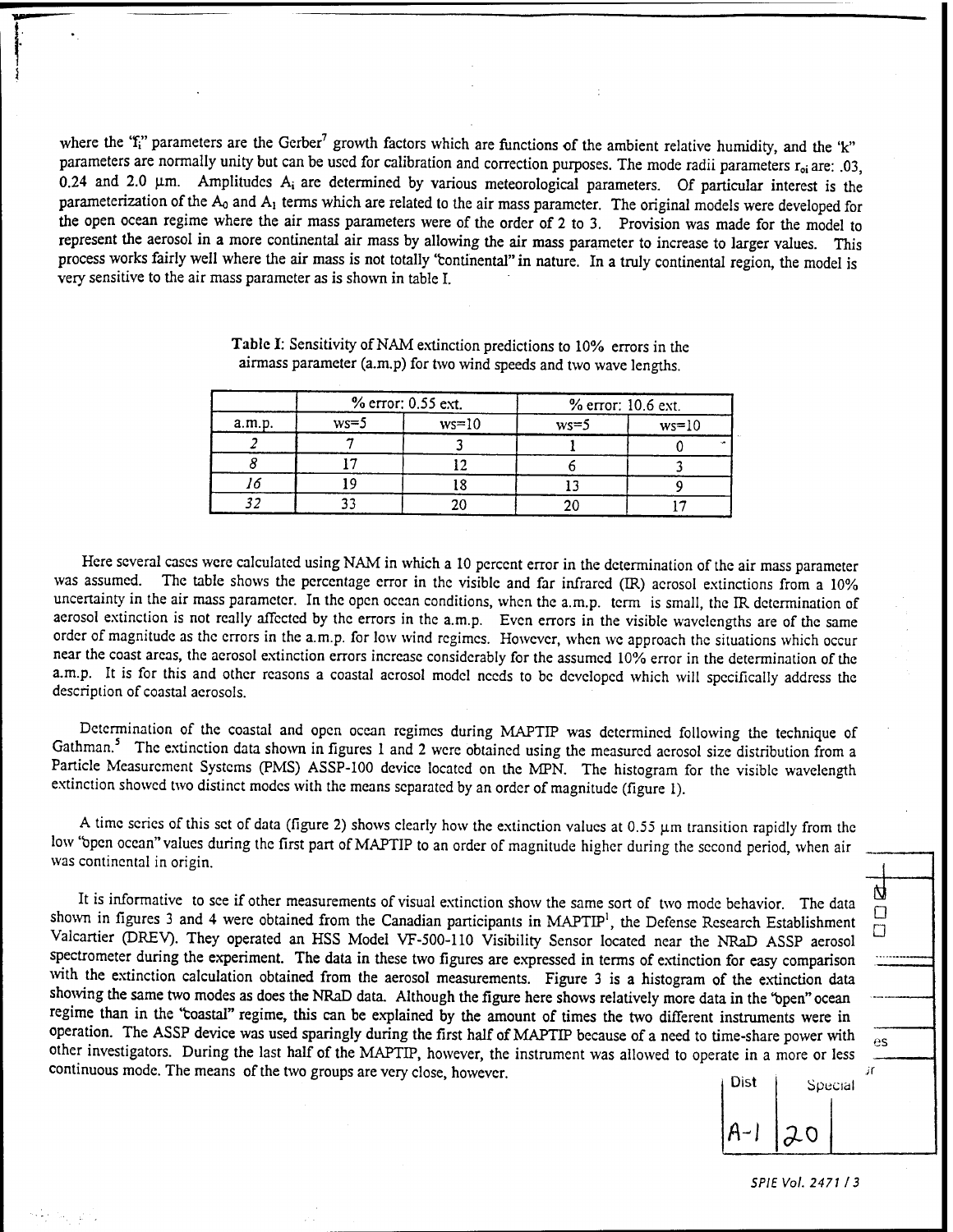





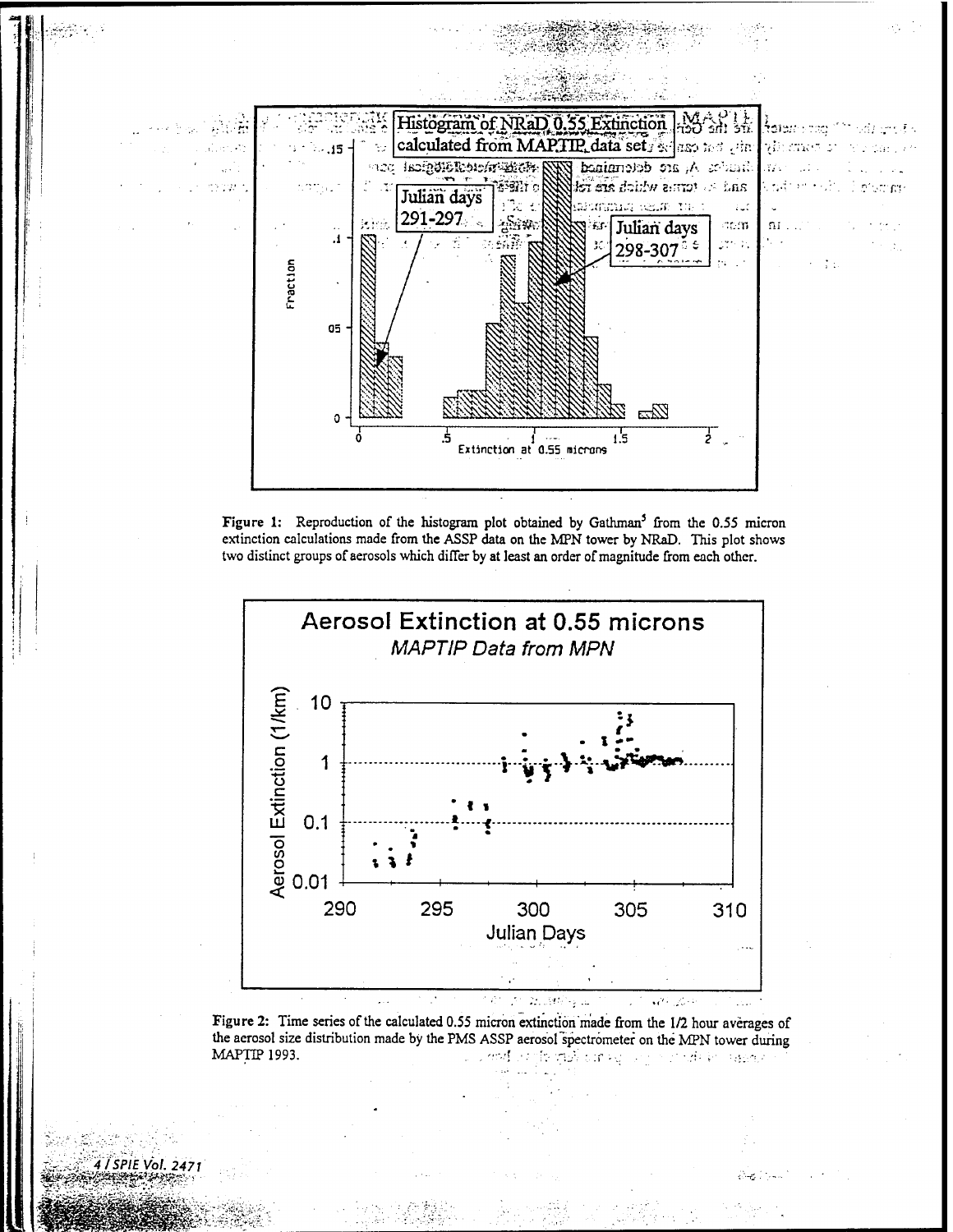

그 소리 화도장 밝기는

多数的物数

بدقة يغفر

Figure 3: There are two distinct groups in the HSS data as well as in the ASSP extinction data.



Figure 4: A time series plot of the 0.55 micron extinction as measured by DREVs HSS visiometer during MAPTIP 1993.

or limeration and the end of the superior of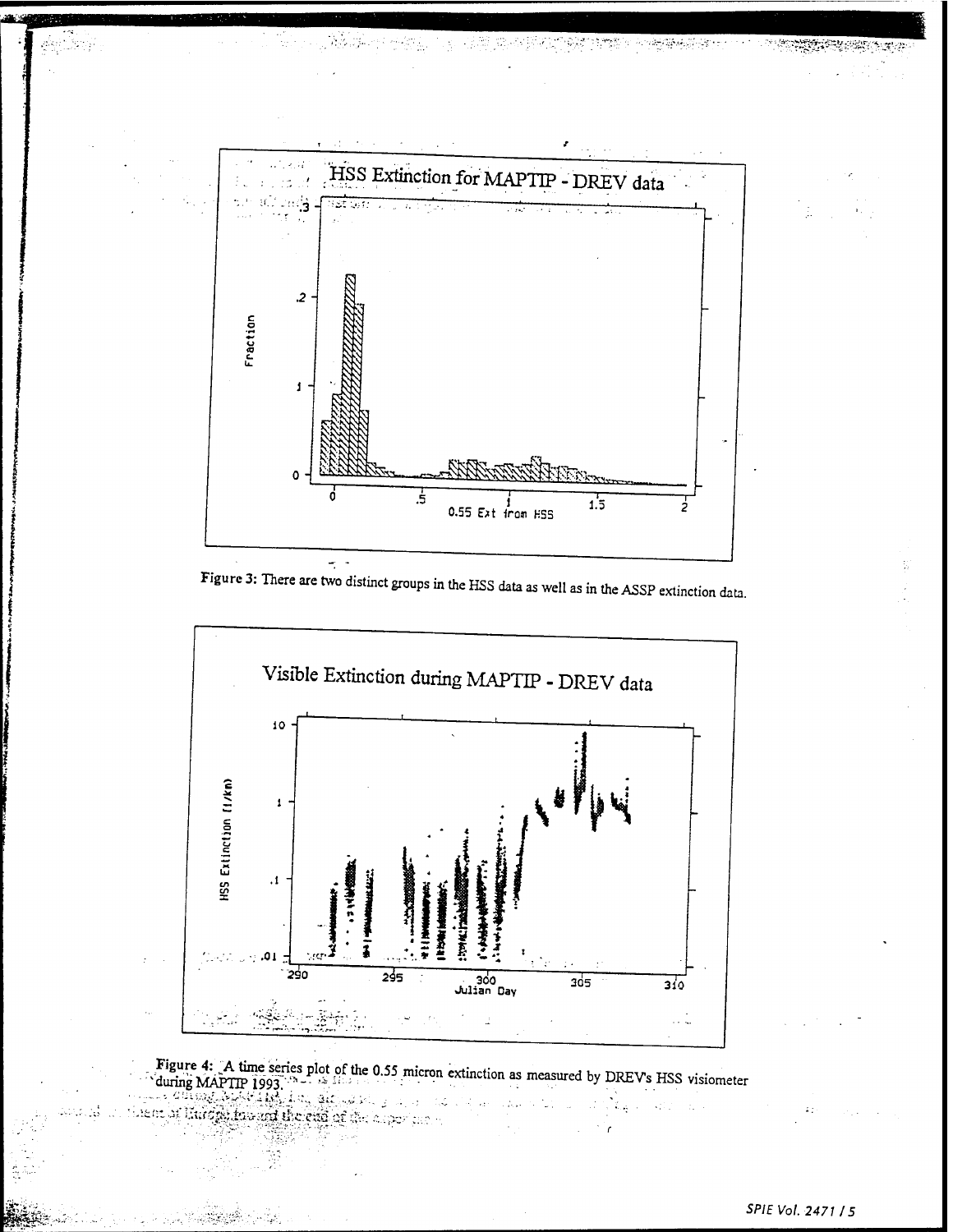Figure 4 shows a time series of the Canadian HSS data taken during MAPTIP., It show the same general shape as did the NRaD data except there is a discrepancy between the two data sets as to when the actual transition between "open" ocean to "coastal" regime took place. There is a time difference of about 1 day for this transition. In order to be on the safe side, we will we will define the earliest time for the end of the "open" ocean regime and the latest time for the start of the coastal regime took place. There is a time difference of about 1 day for this transition. In order to be on the will we will define the earliest time for the end of the "open" ocean regime and the latest time for the start

# 3. OTHER INDICATORS OF AIR M

#### **3.1 Radon '' ' ' ' ' ': ' '**' **' ': ' ': ' ': ' ': ' '**

One of the measurable parameters used in the calculation of the a.m.p. in NAM is the radon concentration. The technique of using radon as a tracer of how long an air mass was over water was originally suggested by Larson and Bressan<sup>8</sup>. The reasoning is that radon 222 is only produced over land areas and has a half life of several days. Thus if the air is relatively free from this trace gas, then we know that the air mass has been at sea for several days. It can then be assumed that the various processes in operation to 'clean" the air from its original 'continental" aerosol state to a more pure 'marine" state would be related to the radon concentration. This technique has been hampered by a lack of off - the - shelf reliable measurement systems. (The sensitivity of these devices is about 3 orders of magnitude higher than that needed for routine radon measurements in homes.) Littfin<sup>9</sup> has assembled a reliable automatic radon monitoring device for this numose. This device was mounted on MPN and produced data throughout the MAPTIP experiment. Shown in figure 5 is a time series of the radon concentration. Here we see that the radon counts change over time from a low during Julian day 301 to a rather ranidlv increasing high toward the end of the experiment.



Figure 5: A time series plot of measured Radon concentration at MPN during the MAPTIP experiment. Radon gas is used as a tracer of continental air in NAM and NOVAM.

The radon measurements during MAPTIP thus show the two regimes of the air mass as suggested by the aerosol and visibility measurements. The transition time between the regimes agrees with the visibility measurements.

**J>i§|Sil^i£:-'-:. •-0'V:?.?ä£&S->,'S-,**

**>.-**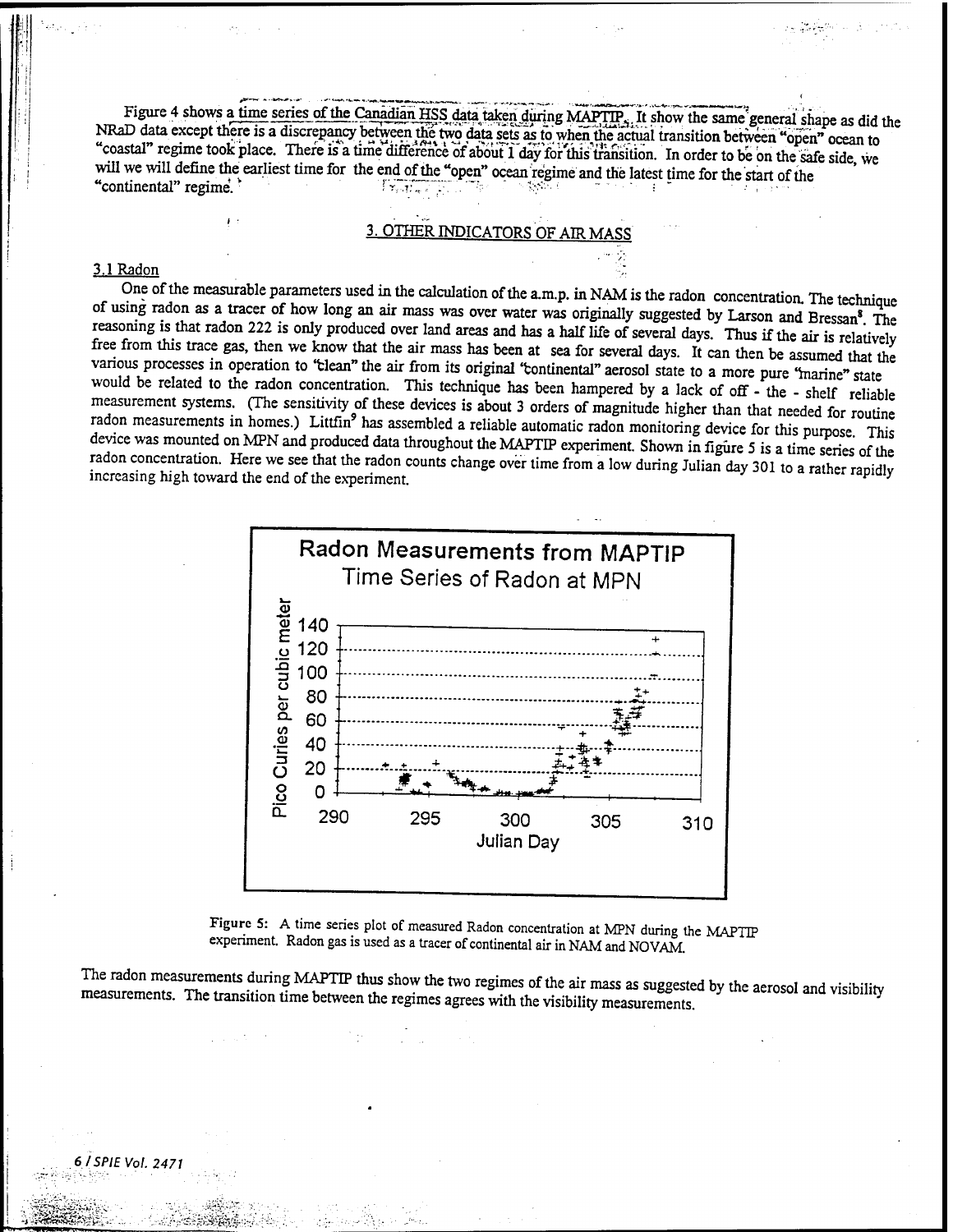3.2 Wind Direction - ; ....

" '" " ". .- "- - *l*

The wind direction at the tower is an indicator of where the air mass is coming from. Wind direction in and of itself, however, is not a good indicator because of the non-linear nature of the wind direction. For short term indicators it is helpful<br>in determining that the air mass is coming from a certain sector. Little aliable. in determining that the air mass is coming from a certain sector, but slight curvature to the streamlines of wind cause larger<br>uncertainties as distances increase. Wind direction is thus only a short term in tigation of th intervalse the dividend in that is computed from a certain sector, but slight curvature to the streamlines of wind cause larger<br>uncertainties as distances increase. Wind direction is thus only a short term indicator of the

:

MPN is only 9 km off the Dutch coast. When the wind is from the east, European aerosol should be evident. When the dis from the general north northeast directions it should be masses as when the wind is from the east, European aerosol should be evident. When the<br>in the data shown in figure 6.<br>in the data shown in figure 6. in the data shown in figure 6.



Figure 6: A time series plot of the consensus wind direction measurements made during the MAPTIP experiment. Note the "pulse" on day 293 and 294 showing directions from 250 to 300 degrees, which is .really from the northwest

**'->/'\_** 3.3 Air Mass Trajectories

 $\mathbb{R}^3$  , where  $\mathbb{R}^3$ 

*' :'<•:* **<?\_**■■**?-.**

Air mass trajectories are very important in understanding the history of the air mass and its changes as it traverses the earth. The Meteorological Office at de Bilt, the Netherlands, produced a series of air trajectories during the MAPTIP experiment. Shown in figure 7 are the trajectories at the lowest altitudes for the experiment.

The square at the hub of the spokes is the MAPTIP operational area of interest. The plot shows again the twofold nature of the air masses during MAPTIP i.e., air coming from the North Sea at the beginning of the measurements and from the central continent of Europe toward the end of the experiment. How we use at the beginning of the measurements and from the<br>central continent of Europe toward the end of the experiment. How we use a continent of the measure and the service of the contract of the common the plumes of acrossi from several different factories, which as filey are advected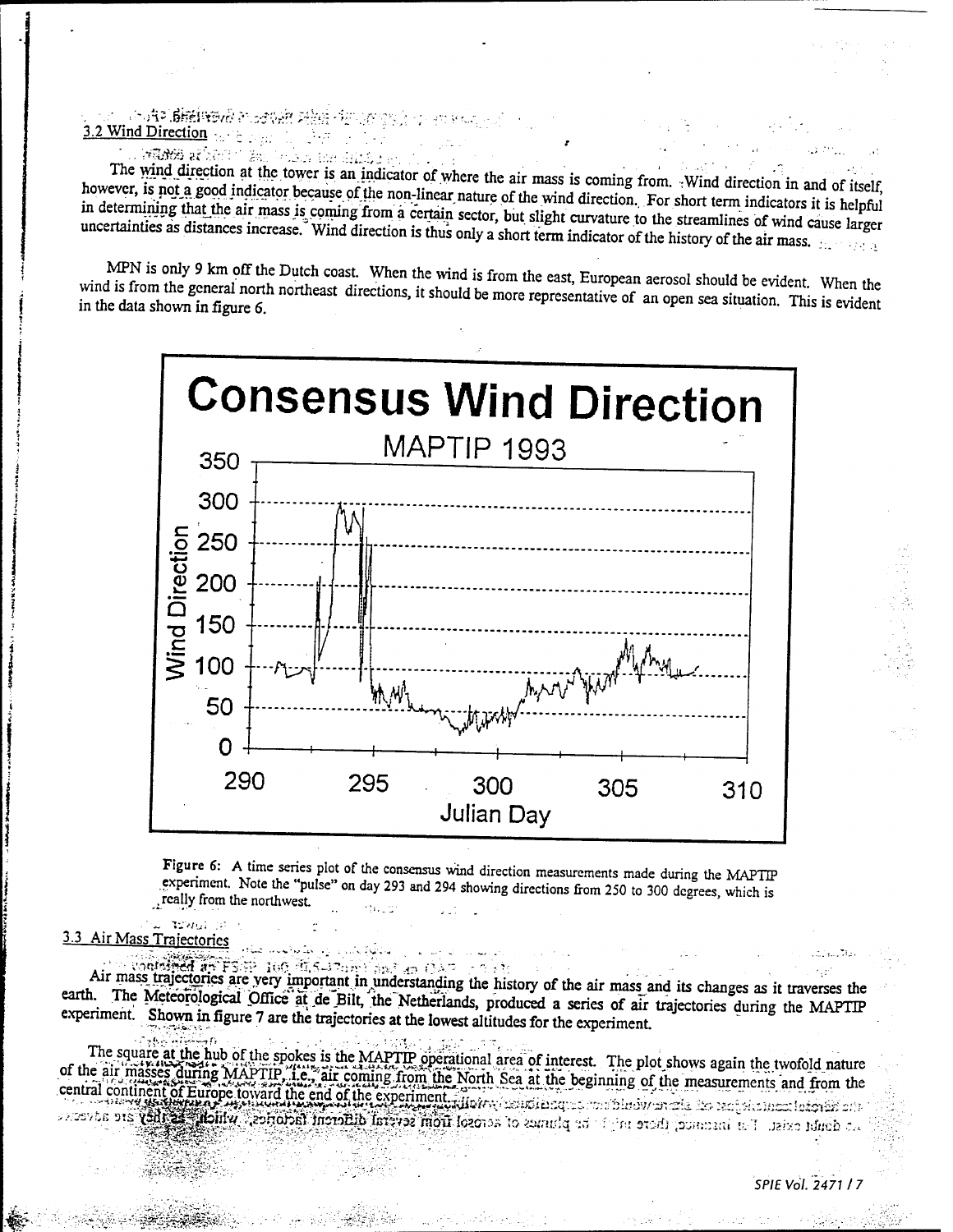Some of the changes in the radon concentration can be related to how long the air mass has been over land. For instance, on Julian day 300, it is indicated that the air has come almost directly from the east. Even though directly east from MPN is industrial Europe, the air spent time over the Baltic Sea and did not pick up additional radon gas. This is confirmed in the time series of radon gas measurements on MPN; Contrast this to the air on Julian Days 302 and 307 where the air was from over central Europe. The radon concentration for this case is very high. This is of course also confirmed by radon 222 measurements (figure 5). This shows the shortcoming of the assumptions made in relating the 'continental" aspects of the air mass with its radon content ' <sup>L</sup>2?)!;;;;t"i-;;-;: ,;r: . ; \*.-• *? ,,.'>.* ; ; *<sup>r</sup>:c:ixrub'* •:• <sup>V</sup> r-::,--. . ::- *': . ..-.:*



Figure 7: A plot of six air trajectories as calculated by the Met Office at de Bilt for the period of MAPTIP superimposed on a sketch of the land masses in the area.

#### 4. DISCUSSION

The various indicators as to the origin of the air mass during MAPTIP, as determined by the various methods available to the MAPTIP experiment, all agree as to an 'open" sea and a 'continental "type of air mass being advected into the area by meso scale mechanisms. The techniques discussed above all determine to some degree the type of aerosol at a point. This type of information is essential for determining the air mass type at a point. It is interesting to note the comparison of the radon measurements at MPN to the airmass trajectories. The highest radon concentrations come from the air that had been over the central parts of the continent for a long period of time and the lowest where the air came toward the tower directly over the North Sea. . ;-

In summary, the plot shows again the twofold nature of the air masses coming to the MAPTIP area. Air came from the North Sea at the beginning of the measurements and from the central continent of Europe toward the end of the experiment. ្មក្នុងរយស់ព្រះរាជបា

#### AEROSOL MAPS

ឃុំក ធ្លូវរ៉ូវ ស្ពាល

su pars se páli

In the coastal areas, many sources of aerosol exist. During times when offshore winds are blowing, one would expect that the aerosol content just off shore would not be particularly well mixed in the horizontal directions and various structures would no doubt exist. For instance, there might be plumes of aerosol from several different factories, which, as they are advected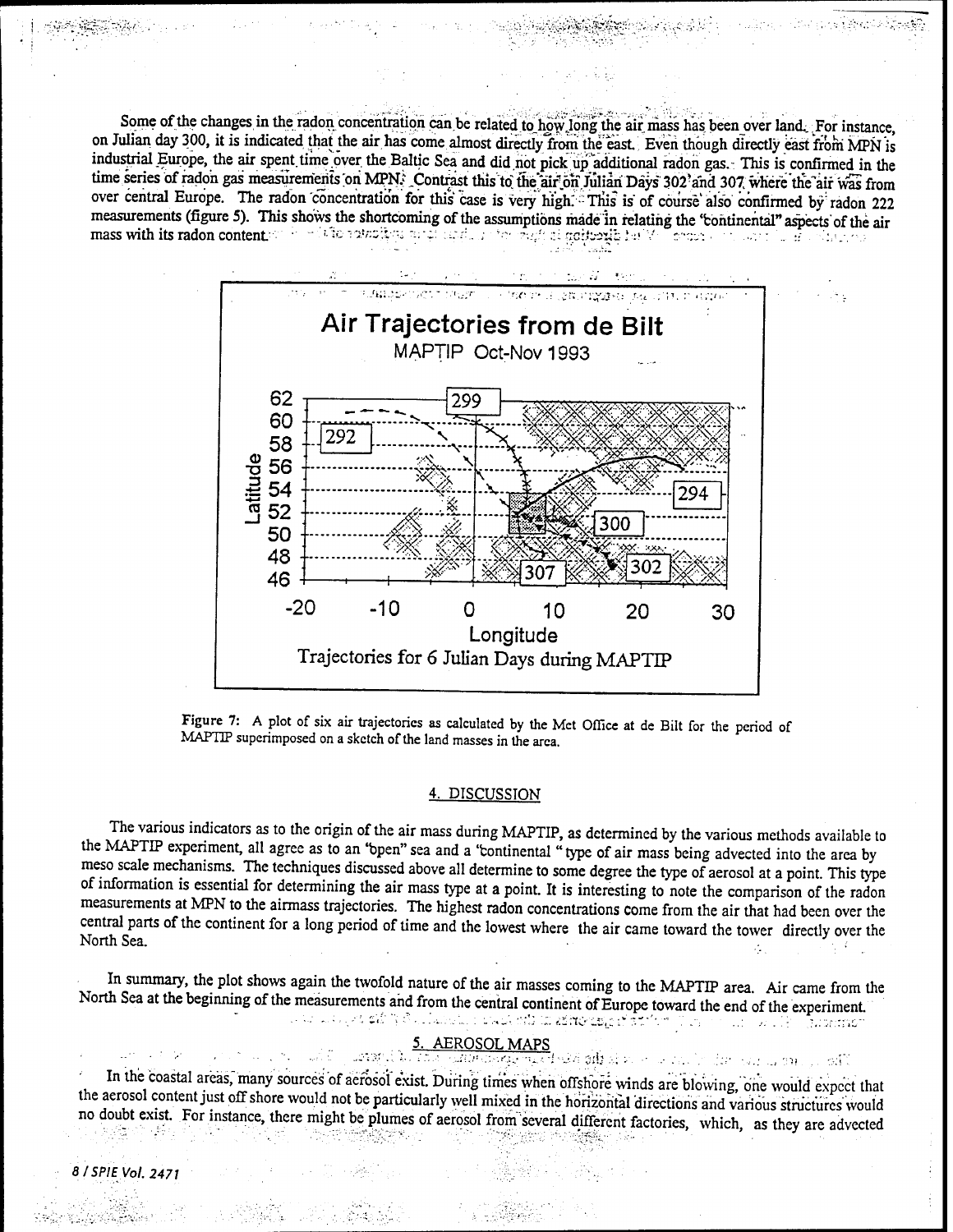offshore would be distinct from each other for several kilometers before they blended together into a single continental air mass. This complex structure can best be viewed by mapping the coastal aerosol. Several techniques might potentially be used for this purpose. For instance, there were aerosol measurements made aboard H.M.S. Tydeman as it traversed the area throughout the experiment. The speed of the ship, however, limits its usefulness as the structure of the atmosphere can change rapidly with time. Continuous measurements of aerosol were made on the MPN tower and at the shore station as well as on the ship, but this is, at best, only three points on which to base the map. The NRaD aircraft, however, does offer an opportunity to produce such a map because of its speed and the flight path used during MAPTIP.

#### 5.1 Aircraft Measurements during MAPTIP

The NRaD aircraft was used for multiple applications, from being an IR target to providing profiles of aerosol and sea surface temperature measurements throughout the experimental region. There were two different flight patterns used during the experiment. One was a vertical spiral made over the MPN tower to make a sounding of the aerosol and the meteorological parameters at the site. The other mode of operation was to fly in a starlike pattern at a relatively low altitude (below 500 feet) (figure 8).



Figure 8: The flight path of the NRaD aircraft during the constant altitude phase of the 01 November 1993 MAPTIP experiment. The total flight takes about two hours, so parts of the structure that might change in this time scale would be lost in this technique. The hub of the wheel shape is the MPN tower at 52.2739 degrees North and 4.2961 degrees East

Figure The position of the aircraft was accurately recorded by a GPS satellite system from Trimble Navigation (model TNL-2000  $SPS$ ). It also contained an FSSP\_100 (0.5-47µm) and an OAP\_200 (30-300 µm) aerosol spectrometer both from Particle **EXPERISION Systems Inc..** These instruments allow us to make some inference as to the aerosol structure in the MAPTIP |£rea ofinterest. ^-<-'" :-;• : •;'•.' ;'=.- -■■.••.. ...',.-..•.■■■.. : . . -. -....:;. -. IT also contained an FSSP\_100 (0.5-47 $\mu$ m) and an OAP\_200 (30-300  $\mu$ m) aerosol sp<br>surement Systems Inc.: These instruments allow us to make some inference as to the aer<br>of interest,  $\frac{1}{2}$ :...,  $\frac{1}{2}$  and  $\frac{1}{2$ 

The speed of the aircraft has both a good and a bad aspect for getting an accurate aerosol map of the area. First of all, the Speed is absolutely necessary if the sampling area is to be of reasonable size. A slow moving sensor would take many hours to Cover the same area as the aircraft, and the structure of the aerosol may well change during this period of time. However, it is Super the same area as the aircraft, and the structure of the aerosol may well change during this period of time. However, it is difficult to make statistically significant samples of the larger aerosol when the sample tim *M§§^W:W&^ Substitutionally significant samples of the anger aerosof when the sample time is on the order of 1 second.*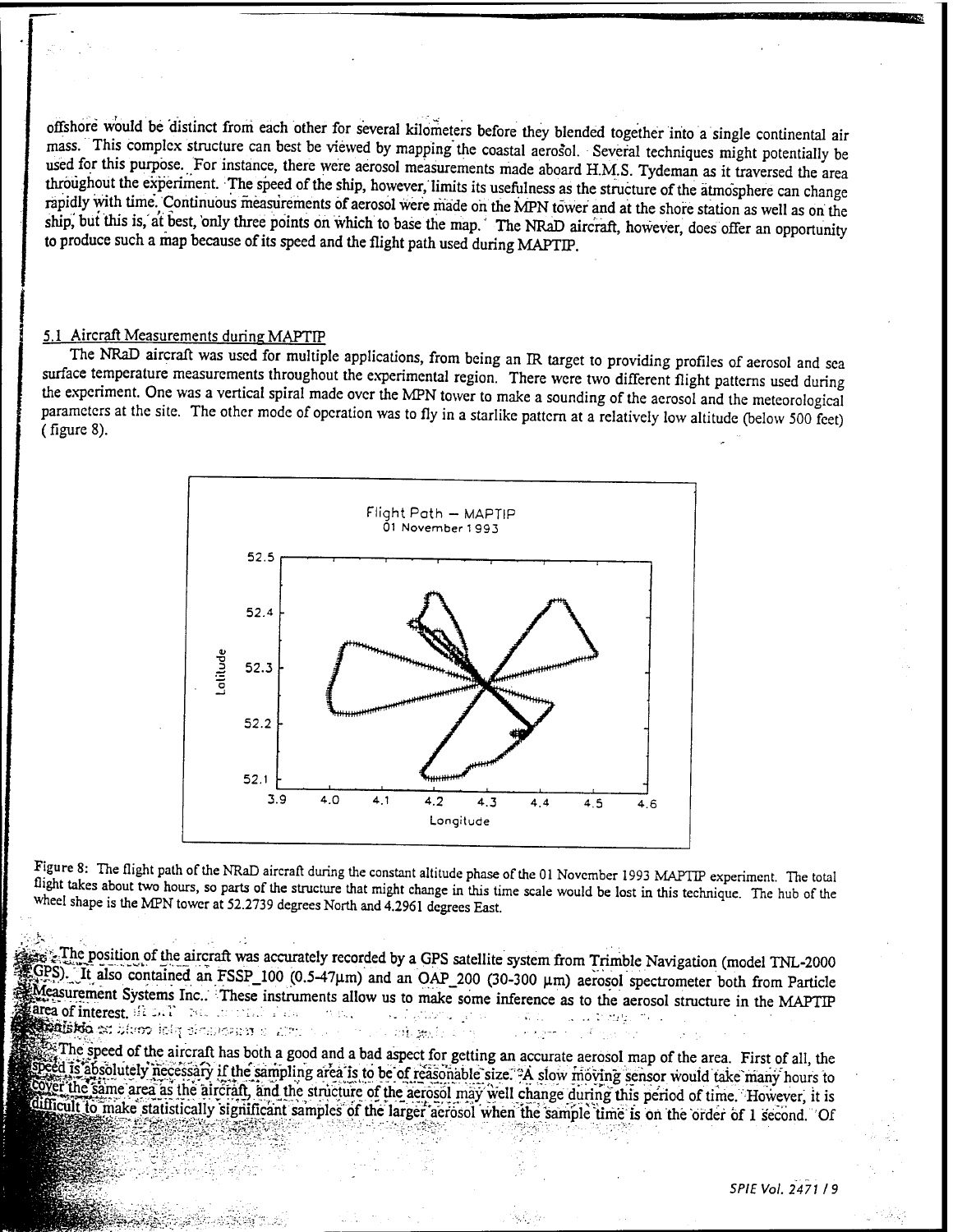course, longer sample times would no longer be a point sample.. Some sort of compromise must be made in using the aircraft measurements to map the aerosol structure. In this paper we chose to look at the aerosol concentration in the smallest size bin ofthe PMS system (mean size of 0.375 microns diameter and a width öf 0.25 microns)... This size range usually has counts of 100 or more every second so that we feel that the counts used in our mapping procedure will be statistically significant. It does not however address the more interesting geographical structure of the larger aerosol, which will affect IR transmission the most. However, these small particles will provide a map by which we can see something of the structure of the aerosol during<br>the various phases of MAPTIP. **..'?+ ?**

#### 5.2 Aerosol Maps *\*

In the process of carrying out the MAPTIP experiment, the NRaD aircraft made a number of 'star" pattern flights each day. These flights were carried out at a relatively low altitude and were interspersed with vertical spirals. These low constant altitude flights obtained a considerable amount of information on the concentration of aerosol in a widely diverse spatial array.



Figure 9: An aerosol concentration map made during 19 Oct in which measurements at the MPN tower indicated an essentially "open" ocean aerosol environment. The pockets of aerosol seen here may or may not be from ships traversing the region but it is felt that they could indeed be from noise sources either in the data itself or from the interpolation needed in the contouring of irregular data. - 1999. - 1999. - 1999. - 1999. - 1999. - 1999. - 1999. - 1999. - 1999. - 1999. - 1999. - 1999

The profile data was processed using only the constant altitude data. Latitude, longitude and aerosol concentration from range <sup>1</sup> were used as an input to an irregular data contour plotting package called *Axum,* from TriMetrix, Inc. The flight pattern was not ideal for use in a contour plot but by increasing the grid sizes for the irregular data, a reasonable plot could be obtained. Figure 9 shows a typical \*bpen" ocean situation in which our point measurements at MPN indicated a non coastal aerosol regime. We see that there are few aerosol and there is no indication of plumes leaving the shore. On the other hand, the data shown in figure 10 is for the period where our platform measurement indicated that we were indeed in a coastal aerosol regime. This plot shows the evidence of aerosol plumes leaving the coast and overtaking the tower.  $\mathbb{R}^n$ :

566 - South 대학부 부

./ *10/SPIEVol.2471*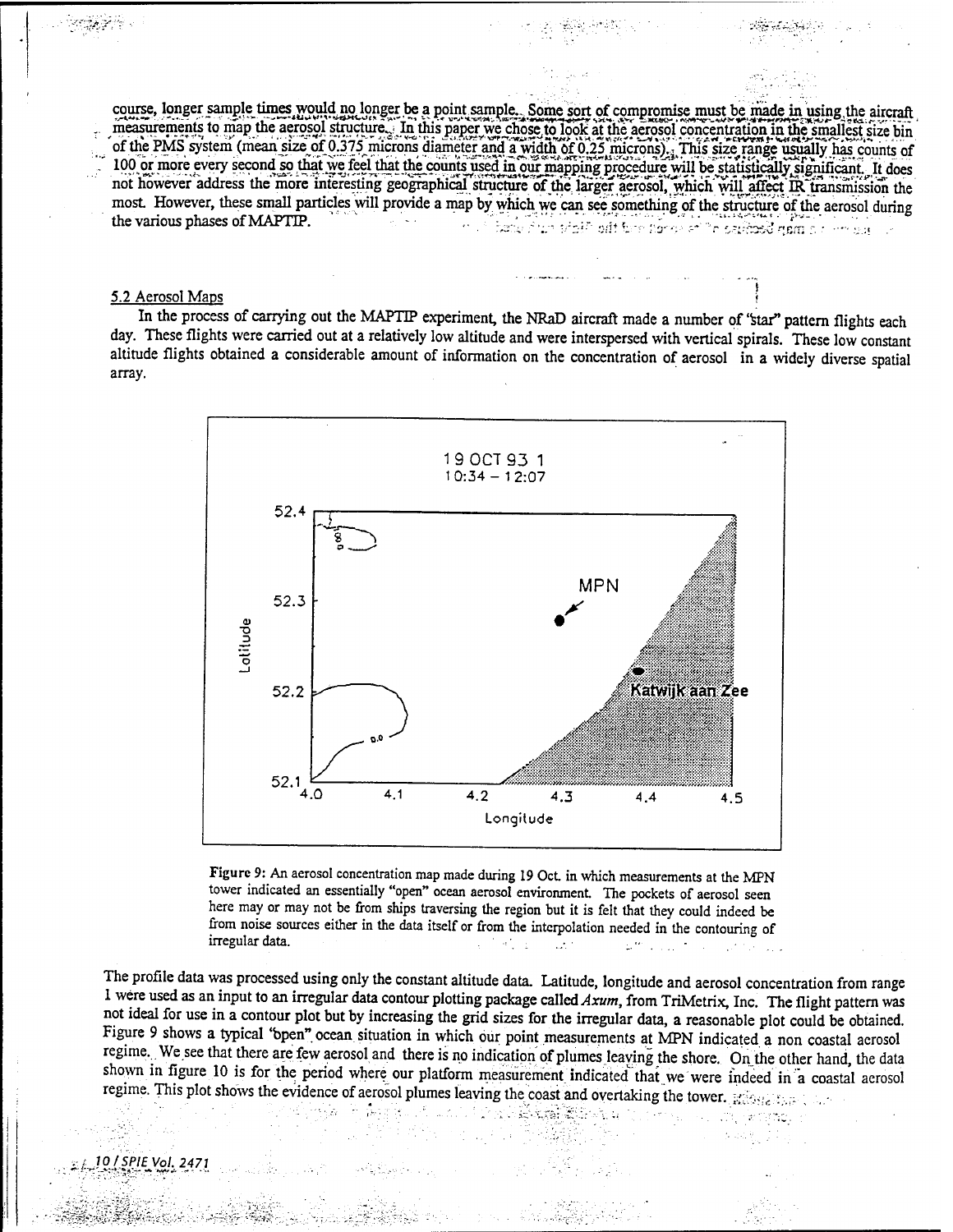# **CONCLUSIONS**

IJ, n

λf Ś

e

fanger til ge

化加工钢 医乳头

The maps shown in figures 9 and 10 indicate that there is considerable structure in the concentration of the smallest measured sizes of coastal aerosol during MAPTIP. Differences in the plumes from various land based sources can well cause differences in identical measurements made at the same time but in physically separated places. The maps show that trying to model the coastal aerosol will be a difficult job if detailed structures are to be included.



Figure 10: This is a map of the MAPTIP area during the period when the measurements at MPN indicated that there were indeed coastal aerosols in the region.

Although the flight path shown in figure 8 was not designed for contouring purposes, an adequate map could be produced which shows the main structures in the experiment area. However, by carefully adjusting the flight path to improve the contouring effort, more detailed structures could be obtained.

The complex nature of the coastal aerosol and its non-uniform horizontal distributions show why a simple model such as NAM, designed for the "open" ocean environment where horizontal homogeneity is the norm, can not be adequately applied to coastal aerosol. <sup>5</sup>Because of the importance of these waters to the modern Navy, an extensive effort should be expended to provide a meso scale coastal aerosol model which can adequately take into account the complex structures of a coastal environment.

#### ਤੇ ਵੱਡੇ ਸਾ ਸ਼ੋਰ ਹ 7. ACKNOWLEDGMENTS

We wish to thank the MAPTIP scientific committee and especially our Dutch colleagues for their provisions in making this experiment possible. We wish to thank ONR code 322 for the support of this project. **DE NSE increord giod conditions and the warrespoing companies** of also